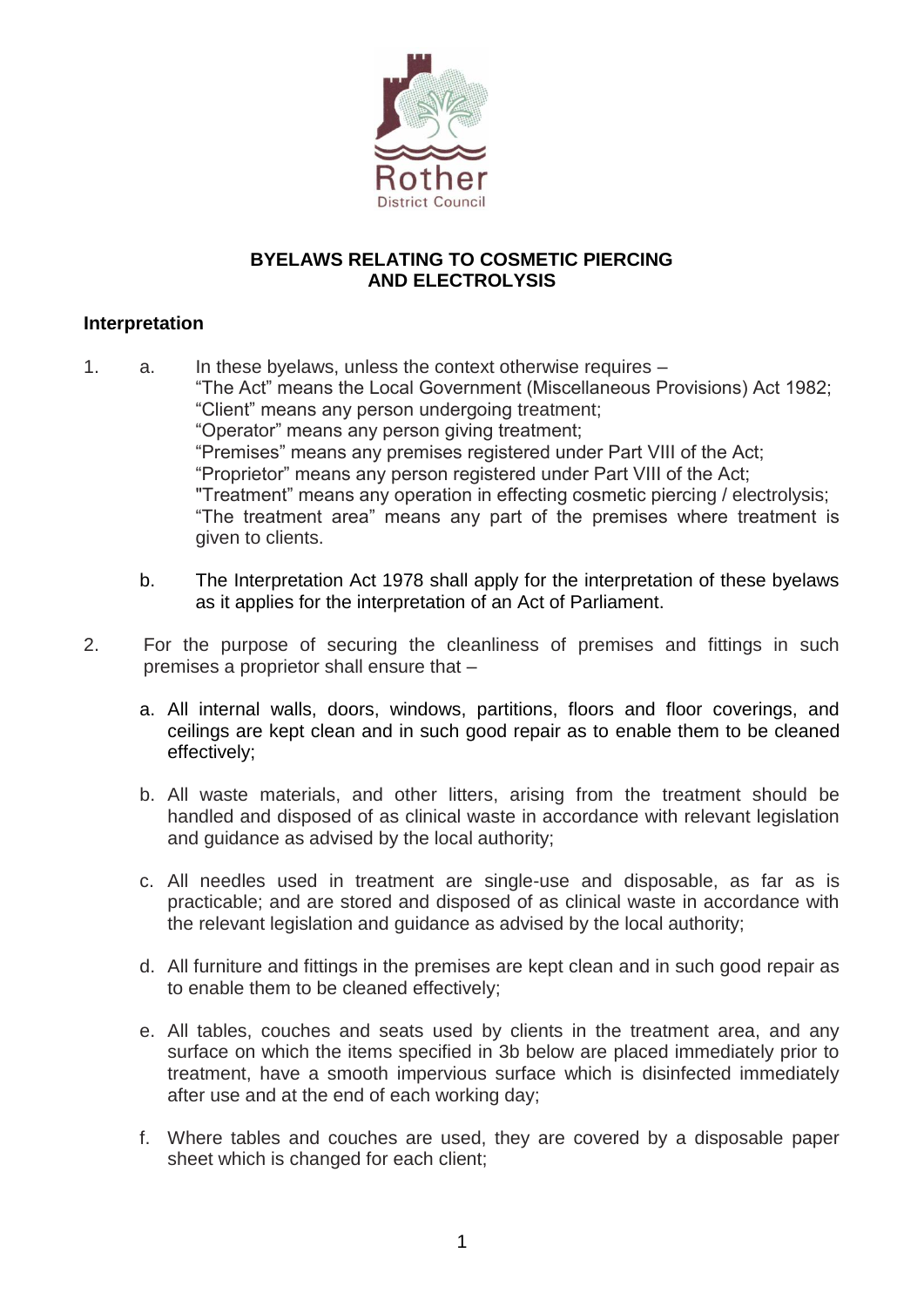- g. No eating, drinking or smoking is permitted in the treatment area and a notice or notices reading "No Smoking", "No Eating or Drinking" is prominently displayed within the treatment area
- 3. For the purpose of securing the cleansing and so far as is appropriate, the sterilization of instruments, materials and equipment used in connection with the treatment –
	- a. An operator shall ensure that, before use in connection with treatment, any gown, wrap or other protective clothing, paper or other covering, towel, cloth or other such article used in the treatment –
		- i. is clean and in good repair, and, so far as is appropriate, sterile;
		- ii. has not previously been used in connection with any other client unless it consists of a material which can be and has been adequately cleaned and, so far as is appropriate, sterilized.
	- b. An operator shall ensure that any needle, metal instrument, or other item of equipment, used in treatment or for handling instruments and needles used in the treatment is in a sterile condition and kept sterile until it is used;
	- c. A proprietor shall provide
		- i adequate facilities and equipment for the purpose of sterilization (unless pre-sterilized items are used) and of cleansing, as required in pursuance of these byelaws;
		- ii sufficient and safe gas points and/or electrical socket outlets to enable compliance with these byelaws;
		- iii an adequate constant supply of clean hot and cold water readily available at all times on the premises;
		- iv. adequate storage for all items mentioned in byelaw 3 a and b above, so that those items are properly stored in a clean and suitable place so as to avoid, as far as possible, the risk of contamination.
- 4. For the purpose of securing the cleanliness of operators
	- a. A proprietor shall ensure that
		- i. any operator keeps his hands and nails clean and his nails short;
		- ii. any operator wears disposable surgical gloves that have not previously been used with any other client;
		- iii. any operator of the premises wears a gown, wrap or protective clothing that is clean and washable, or alternatively a disposable covering that has not previously been used in connection with any other client;
		- iv. any operator keeps any open boil, sore, cut or open wound on an exposed part of his body effectively covered by an impermeable dressing;